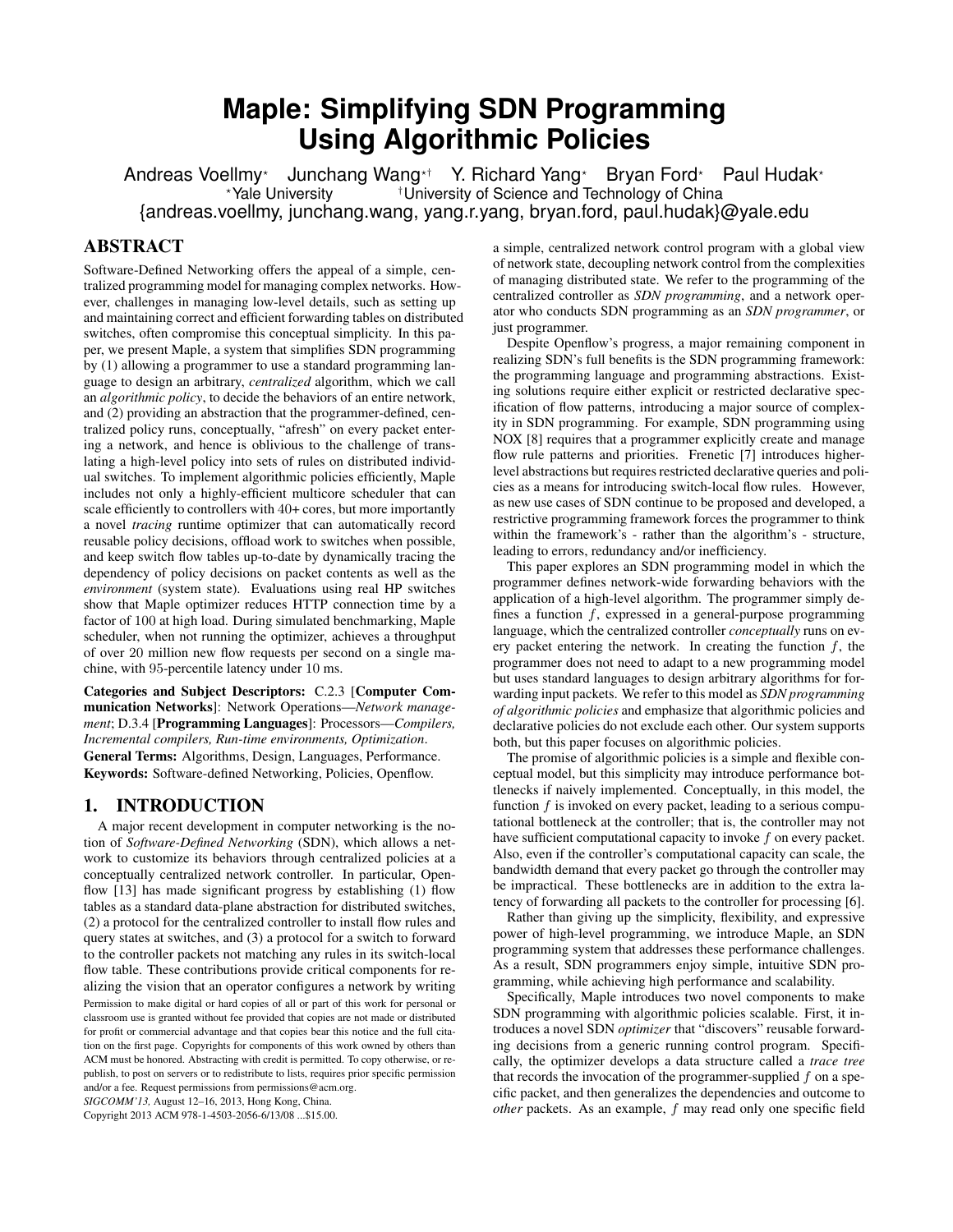of a packet, implying that the policy's output will be the same for any packet with the same value for this field. A trace tree captures the reusability of previous computations and hence substantially reduces the number of invocations of  $f$  and, in turn, the computational demand, especially when  $f$  is expensive.

The construction of trace trees also transforms arbitrary algorithms to a normal form (essentially a cached data structure), which allows the optimizer to achieve *policy distribution*: the generation and distribution of switch-local forwarding rules, totally transparently to the SDN programmer. By pushing computation to distributed switches, Maple significantly reduces the load on the controller as well as the latency. Its simple, novel translation and distribution technique optimizes individual switch flow table resource usage. Additionally, it considers the overhead in updating flow tables and takes advantage of multiple switch-local tables to optimize network-wide forwarding resource usage.

Maple also introduces a scalable run-time *scheduler* to complement the optimizer. When flow patterns are inherently nonlocalized, the central controller will need to invoke f many times, leading to scalability challenges. Maple's scheduler provides substantial horizontal scalability by using multi-cores.

We prove the correctness of our key techniques, describe a complete implementation of Maple, and evaluate Maple through benchmarks. For example, using HP switches, Maple optimizer reduces HTTP connection time by a factor of 100 at high load. Maple's scheduler can scale with 40+ cores, achieving a simulated throughput of over 20 million requests/sec on a single machine.

The aforementioned techniques have limitations, and hence programmers may write un-scalable  $f$ . Worst-case scenarios are that the computation of f is (1) not reusable (*e.g.*, depending on packet content), or (2) difficult to parallelize (*e.g.*, using shared states). Maple cannot make every controller scalable, and Maple programmers may need to adjust their designs or goals for scalability.

The rest of the paper is organized as follows. Section 2 motivates Maple using an example. Section 3 gives an overview of Maple architecture. Sections 4 and 5 present the details of the optimizer and scheduler, respectively. We present evaluations in Section 6, discuss related work in Section 7, and conclude in Section 8.

## 2. A MOTIVATING EXAMPLE

To motivate algorithmic policies, consider a network whose policy consists of two parts. First, a secure routing policy: TCP flows with port 22 use secure paths; otherwise, the default shortest paths are used. Second, a location management policy: the network updates the location (arrival port on ingress switch) of each host. Specifying the secure routing policy requires algorithmic programming beyond simple GUI configurations, because the secure paths are computed using a customized routing algorithm.

To specify the preceding policy using algorithmic policies, an SDN programmer defines a function  $f$  to be invoked on every packet pkt arriving at pkt.inport() of switch pkt.switch():

```
def f(pkt):
  srcSw = plt.sub(t); srcInp = plt.inport()if locTable[pkt.eth_src()] != (srcSw,srcInp):
    invalidateHost(pkt.eth_src())
    locTable[pkt.eth_src()] = (srcSw,srcInp)
  dstSw = lookupSwitch(pkt.eth_dst())
  if plt.tcp\_dst\_port() == 22:
    outcome.path = securePath(srcSw,dstSw)
  else:
    outcome.path=shortestPath(srcSw,dstSw)
  return outcome
```
The function  $f$  is simple and intuitive. The programmer does not think about or introduce forwarding rules—it is the responsibility of the programming framework to derive those automatically.

Unfortunately, current mainstream SDN programming models force programmers to explicitly manage low-level forwarding rules. Here is a controller using current programming models: def packet\_in(pkt):

```
srcSw = pkt.switch(); srcInp = pkt.inport()
locTable[pkt.eth_src()] = (srcSw,srcInp)
dstSw = lookupSwitch(pkt.eth_dst())
if pkt.tcp_dst_port() == 22:
 (nextHop,path)=securePath(srcSw,dstSw)
else:
 (nextHop,path)=shortestPath(srcSw,dstSw)
fixEndPorts(path,srcSw,srcInp,pkt.eth_dst())
for each sw in path:
inport' = path.inportAt(sw)
outport'= path.outportAt(sw)
installRule(sw,inport',
             exactMatch(pkt),
             [output(outport')])
forward(srcSw,srcInp,action,nextHop)
```
We see that the last part of this program explicitly constructs and installs rules for each switch. The program uses the exactMatch function to build a match condition that includes all L2, L3, and L4 headers of the packet, and specifies the switch and incoming port that the rule pertains to, as well as the action to forward on port outport'. Thus, the program must handle the complexity of creating and installing forwarding rules.

Unfortunately, the preceding program may perform poorly, because it uses only exact match rules, which match at a very granular level. Every new flow will fail to match at switch flow tables, leading to a controller RTT. To make matters worse, it may not be possible to completely cover active flows with granular rules, if rule space in switches is limited. As a result, rules may need to be frequently evicted to make room for new rules.

Now, assume that the programmer realizes the issue and decides to conduct an optimization to use *wildcard* rules. She might replace the exact match rule with the following:

```
installRule(sw,inport',
           {from:pkt.eth_src(), to:pkt.eth_dst()},
           [output(outport')])
```
Unfortunately, this program has bugs! First, if a host *A* sends a TCP packet that is not to port 22 to another host *B*, then rules with wildcard will be installed for *A* to *B* along the shortest path. If *A* later initiates a new TCP connection to port 22 of host *B*, since the packets of the new connection match the rules already installed, they will not be sent to the controller and as a result, will not be sent along the desired path. Second, if initially host *A* sends a packet to port 22 of *B*, then packets to other ports will be misrouted.

To fix the bugs, the programmer must prioritize rules with appropriate match conditions. A program fixing these bugs is:

def packet\_in(pkt):

```
...
if plt.tcp\_dst\_port() == 22:
  (nextHop,path)=securePath(srcSw,dstSw)
  fixEndPorts(path,srcSw,srcInp,pkt.eth_dst())
  for each sw in path:
    inport' = path.inportAt(sw)
    outport'= path.outportAt(sw)
    installRule(sw,inport',priority=HIGH,
               {from:pkt.eth_src(),
                to:pkt.eth_dst(),to_tcp_port:22},
               [output(output')])
 forward(srcSw,srcInp,action,nextHop)
else:
  (nexthop,path)=shortestPath(srcSw,dstSw)
  fixEndPorts(path,srcSw,srcInp,pkt.eth_dst())
  for each sw in path:
   inport' = path.inportAt(sw)
   outport'= path.outportAt(sw)
   installRule(sw,inport',priority=MEDIUM,
```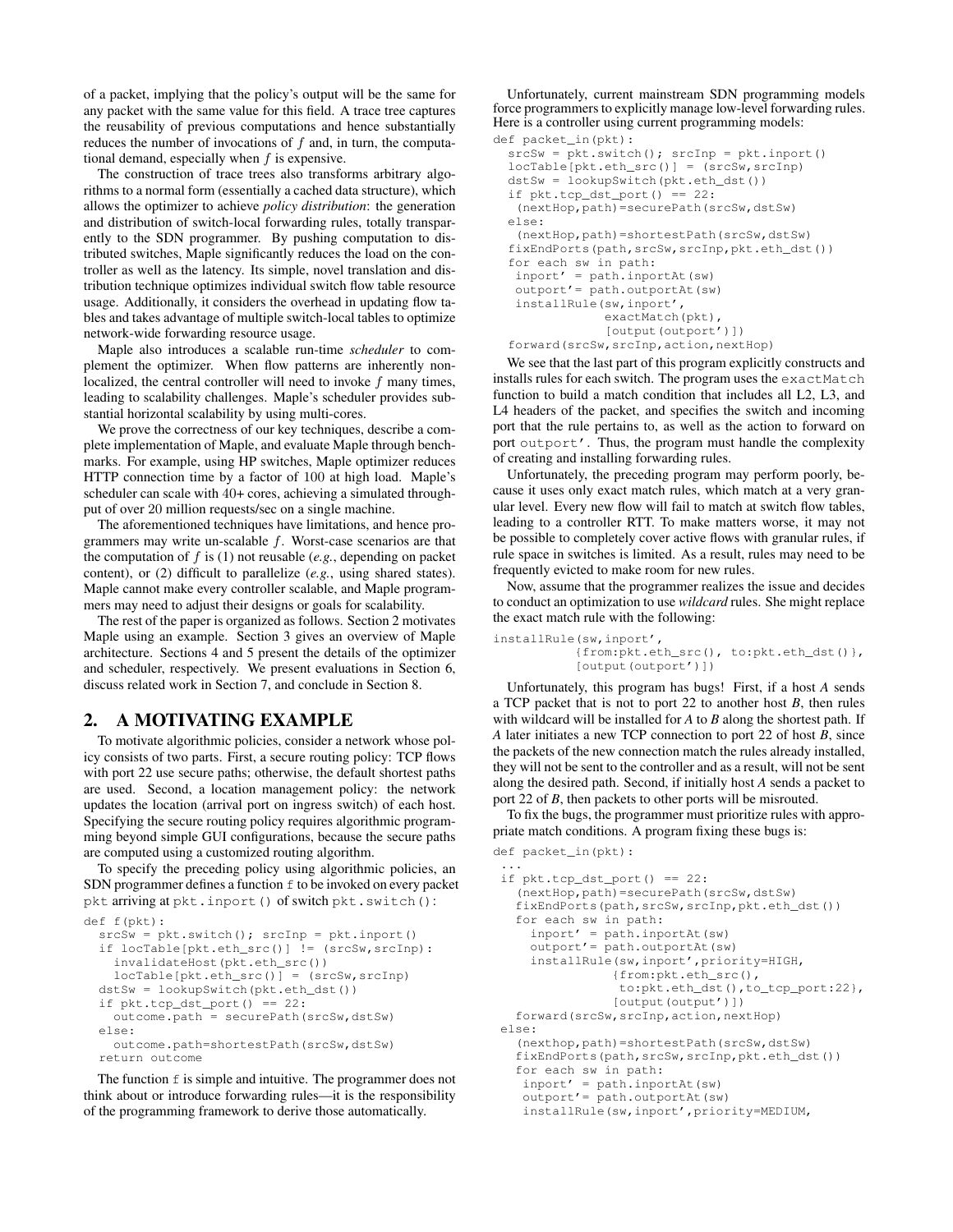```
{from:pkt.eth_src(),
             to:pkt.eth_dst(),to_tcp_port:22},
            [output(toController)])
installRule(sw,inport',priority=LOW,
        {from:pkt.eth_src(),to:pkt.eth_dst()},
        [output(outport')])
forward(srcSw,srcInp,action,nextHop)
```
This program is considerably more complex. Consider the else statement. Since it handles non port 22 traffic, it installs wildcard rules at switches along the shortest path, not the secure path. Although the rules are intended for only non port 22 traffic, since flow table rules do not support negation (*i.e.*, specifying a condition of port != 22), it installs wildcard rules that match all traffic from src to dst. To avoid such a wildcard rule being used by port 22 traffic, it adds a special rule, whose priority (MEDIUM) is higher than that of the wildcard rule, to prevent the wildcard from being applied to port 22 traffic. This is called a barrier rule. Furthermore, the program may still use resources inefficiently. For example, for some host pairs, the most secure route may be identical to the shortest path. In this case, the program will use more rules than necessary.

Comparing the example programs using the current models with the function f defined at the beginning of this section, we see the unnecessary burden that current models place on programmers, forcing them to consider issues such as match granularity, encoding of negation using priorities, and rule dependencies. One might assume that the recent development of declarative SDN programming, such as using a data query language, may help. But such approaches require that a programmer extract decision conditions (*e.g.*, conditional and loop conditions) from an algorithm and express them declaratively. This may lead to easier composition and construction of flow tables, but it still places the burden on the programmer, leading to errors, restrictions, and/or redundancies.

## 3. ARCHITECTURE OVERVIEW

The core objective of Maple is to offer an SDN programmer the abstraction that a general-purpose program f defined by the programmer runs "from scratch" on a centralized controller for every packet entering the network, hence removing low-level details, such as distributed switch flow tables, from the programmer's conceptual model. A naive implementation of this abstraction, however, would of course yield unusable performance and scalability.

Maple introduces two key components in its design to efficiently implement the abstraction. The first is an optimizer, or tracing runtime, which automatically discovers reusable (cachable) algorithmic policy executions at runtime, offloads work to switches when possible, and invalidates cached policy executions due to environment changes. One can build a proactive rule installer on top of the tracing runtime, for example, using historical packets, or develop a static analyzer to proactively evaluate  $f$ . These are out of the scope of this paper. The second is a run-time scheduler, or scheduler for short, which provides Maple scalable execution of policy "misses" generated by the many switches in a large network on multicore hardware. Figure 1 illustrates the positions of the two components.

In addition, Maple allows a set of higher-level tools to be built on top of the basic abstraction: (1) deployment portal, which imposes constraints on top of Maple, in forms such as best practices, domain-specific analyzers, and/or higher-level, limited configuration interfaces to remove some flexibility of Maple; and (2) policy composer, which an SDN programmer can introduce.

This paper focuses on the basic abstraction, the optimizer, and the scheduler. This section sketches a high-level overview of these three pieces, leaving technical details to subsequent sections.

#### 3.1 Algorithmic Policy  $f$

An SDN programmer specifies the routing of each packet by providing a function f, conceptually invoked by our run-time sched-





uler on each packet. An SDN programmer can also provide handlers for other events such as switch-related events, but we focus here on packet-arrival events. Although the function  $f$  may in principle be expressed in any language, for concreteness we illustrate f in a functional style:

f :: (PacketIn,Env) -> ForwardingPath

Specifically, f is given two inputs: PacketIn, consisting of a packet (Packet) and the ingress switch/port; and Env, a handle to an environment context. The objective of  $(Env)$  is to provide f with access to Maple-maintained data structures, such as a network information base that contains the current network topology.

The return value of a policy  $f$  is a forwarding path, which specifies whether the packet should be forwarded at all and if so how. For multicast, this result may be a tree instead of a linear path. The return of  $f$  specifies global forwarding behavior through the network, rather than hop-by-hop behavior.

Except that it must conform to the signature,  $f$  may use arbitrary algorithms to classify the packets (*e.g.*, conditional and loop statements) and compute forwarding actions (*e.g.*, graph algorithms).

#### 3.2 Optimizer

Although a policy f might in principle follow a different execution path and yield a different result for every packet, in practice many packets—and often many flows—follow the same or similar execution paths in realistic policies. For example, consider the example algorithmic policy in Section 2. f assigns the same path to two packets if they match on source and destination MAC addresses and neither has a TCP port value 22. Hence, if we invoke f on one packet, and then a second packet arrives, and the two packets satisfy the preceding condition, then the first invocation of  $f$  is reusable for the second packet. The key objective of the optimizer is to leverage these reusable algorithm executions.

#### *3.2.1 Recording reusable executions*

The technique used by Maple to detect and utilize reusable executions of a potentially complex program  $f$  is to record the essence of its decision dependencies: the data accesses (*e.g.*, reads and assertions) of the program on related inputs. We call a sequence of such data accesses a *trace*, and Maple obtains traces by logging data accesses made by f.

As an example, assume that the log during one execution of an f is follows: (1) the only data access of the program is to apply a test on TCP destination port for value 22, (2) the test is true, and (3) the program drops the packet. One can then infer that if the program is again given an arbitrary packet with TCP destination port 22, the program will similarly choose to drop the packet.

The key data structure maintained by the optimizer is a collection of such data access traces represented as a *trace tree*. Figure 2 is a trace tree from 3 traces of a program f. In one of these traces, the program first tests TCP destination port for 22 and the result is false (the right branch is false). The program then reads the field value of Ethernet destination  $(=4)$  and Ethernet source  $(=6)$ , resulting in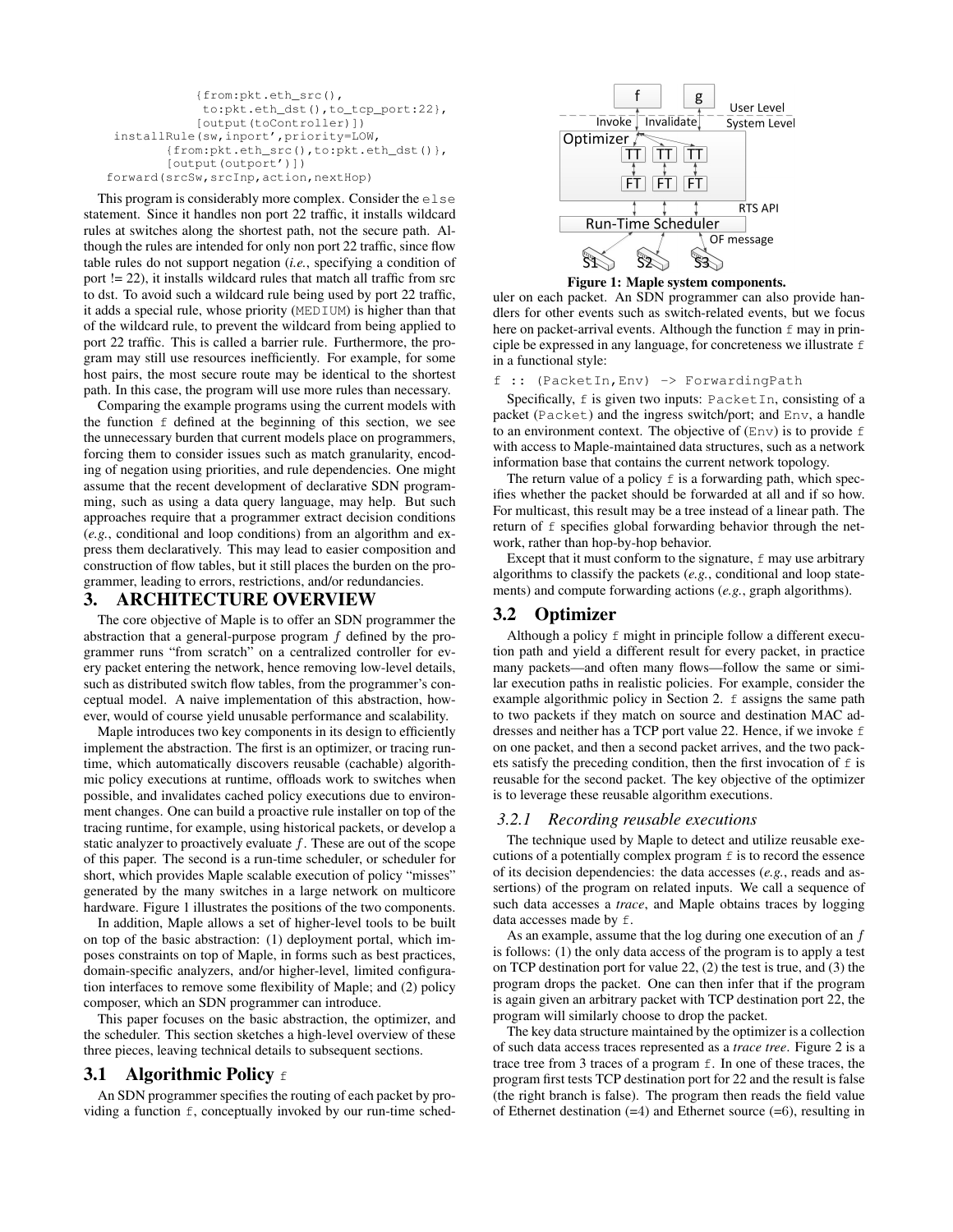

Figure 2: An example trace tree. Diamond indicates a test of some condition, circle indicates reading an attribute, and rectangles contain return values. tcpDst denotes TCP destination; ethDst and ethSrc denote Ethernet destination and source. Topology of the network is shown on the right.

the program's decision to forward packets from host 6 to host 4 along the shortest path between these two hosts. For concreteness, Figure 2 shows the details of how a path is represented. Assume that host 6 is attached at switch s1/port 1, and host 4 at switch s3/port 4. Figure 2 shows the detail of the path from host 6 to host 4 as: from host 6 (s1/port 1) to output port 30 of s1, which is connected to switch s2; s2 sends out at port 3, which is connected to s3, where host 4 is attached at port 4. The trace tree abstracts away the details of f but still retains its output decisions as well as the decisions' dependencies on the input packets.

#### *3.2.2 Utilizing distributed flow tables*

Merely caching prior policy decisions using trace trees would not make SDN scalable if the controller still had to apply these decisions centrally to every packet. Real scalability requires that the controller be able to "push" many of these packet-level decisions out into the flow tables distributed on the individual Openflow switches to make quick, on-the-spot per-packet decisions.

To achieve this goal, the optimizer maintains, logically, a trace tree for each switch, so that the leaves for a switch's trace tree contain the forwarding actions required for that switch only. For example, for the trace tree shown in Figure 2, the switch-specific trace tree maintained by Maple for switch s1 has the same structure, but includes only port actions for switch s1 at the leaves (*e.g.*, the right most leave is labeled only port 30, instead of the whole path).

Given the trace tree for a switch, the optimizer compiles the trace tree to a prioritized set of flow rules, to form the flow table of the switch. In particular, there are two key challenges to compile an efficient flow table for a switch. First, the table size at a switch can be limited, and hence it is important to produce a compact table to fit more cached policy decisions at the switch. Second, the optimizer will typically operate in an online mode, in which it needs to continuously update the flow table as new decisions are cached. Hence, it is important to achieve fast, efficient flow table updates. To address the challenges, our optimizer introduces multiple techniques: (1) it uses incremental compilation, avoiding full-table compilation; (2) it optimizes the number of rules used in a flow table, through both switch-local and network-wide optimizations on switch tables; and (3) it minimizes the number of priorities used in a flow table, given that the update time to a flow table is typically proportional to the number of priority levels [18].

#### *3.2.3 Keeping trace trees, flow tables up-to-date*

Just as important as using distributed flow tables efficiently is keeping them up-to-date, so that stale policy decisions are not applied to packets. Specifically, the decision of  $f$  on a packet depends on not only the fields of the packet, but also other variables. For example, data accesses by  $f$  through the  $Env$  handle to access the network information base will also generate dependency, which Maple tracks. Hence, trace trees record the dependencies of prior policy

decisions on not only packet fields but also Maple-maintained environment state such as network topology and configurations.

A change to the environment state may invalidate some part of the trace trees, which in turn may invalidate some entries of the flow tables. There is a large design spectrum on designing the invalidation scheme, due to various trade-offs involving simplicity, performance, and consistency. For example, it can be simple and "safe" to invalidate more flow table entries than necessary—though doing so may impact performance. To allow extensible invalidation design, Maple provides a simple invalidation/update API, in which a flexible selection clause can be specified to indicate the cached computations that will be invalidated. Both system event handlers and user-defined functions (*i.e.*, g in Figure 1) can issue these API calls. Hence, user-defined  $f$  can introduce its own (persistent) environment state, and manage its consistency. Note that dependencies that Maple cannot automatically track will require user-initiated invalidations (see Section 4.2) to achieve correctness.

## 3.3 Multicore Scheduler

Even with efficient distributed flow table management, some fraction of the packets will "miss" the cached policy decisions at switches and hence require interaction with the central controller. This controllerside processing of misses must scale gracefully if the SDN as a whole is to scale.

Maple therefore uses various techniques to optimize the controller's scalability, especially for current and future multicore hardware. A key design principle instrumental in achieving controller scalability is *switch-level parallelism*: designing the controller's thread model, memory management, and event processing loops to localize controller state relevant to a particular "client" switch. This effectively reduces the amount and frequency of accesses to state shared across the processing paths for multiple client switches.

While many of our design techniques represent "common sense" and are well-known in the broader context of parallel/multicore software design, all of the SDN controllers that we had access to showed major scalability shortcomings, as we explore later in Section 6. We were able to address most of these shortcomings through a judicious application of switch-level parallelism principles, such as buffering and batching input and output message streams, and appropriate scheduling and load balancing across cores. Section 5 discusses scheduling considerations further.

## 4. MAPLE OPTIMIZER

This section details the optimizer, highlighting the construction and invalidation of trace trees and methods for converting trace trees to flow tables. We choose to present out ideas in steps, from basic ideas to optimizations, to make understanding easier.

#### 4.1 Basic Concepts

Trace tree: A trace tree provides an abstract, partial representation of an algorithmic policy. We consider packet attributes  $a_1, \ldots, a_n$ and write  $p.a$  for the value of the  $a$  attribute of packet  $p.$  We write  $dom(a)$  for the set of possible values for attribute  $a: p.a \in dom(a)$ for any packet  $p$  and attribute  $a$ .

DEFINITION 1 (TRACE TREE). *A* trace tree (TT) *is a rooted tree where each node t has a field type<sub>t</sub> whose value is one of*  $L$ *(leaf),*  $V$  *(value),*  $T$  *(test), or*  $\Omega$  *(empty)* and such that:

- *1. If type<sub>t</sub>* = **L**, then *t* has a value<sub>t</sub> field, which ranges over *possible return values of the algorithmic policy. This node represents the behavior of a program that returns valuet without inspecting the packet further.*
- 2. If  $type_t = V$ , then t has an attr<sub>t</sub> field, and a subtree<sub>t</sub> field, *where* subtree<sub>t</sub> is an associative array such that subtree<sub>t</sub>[v]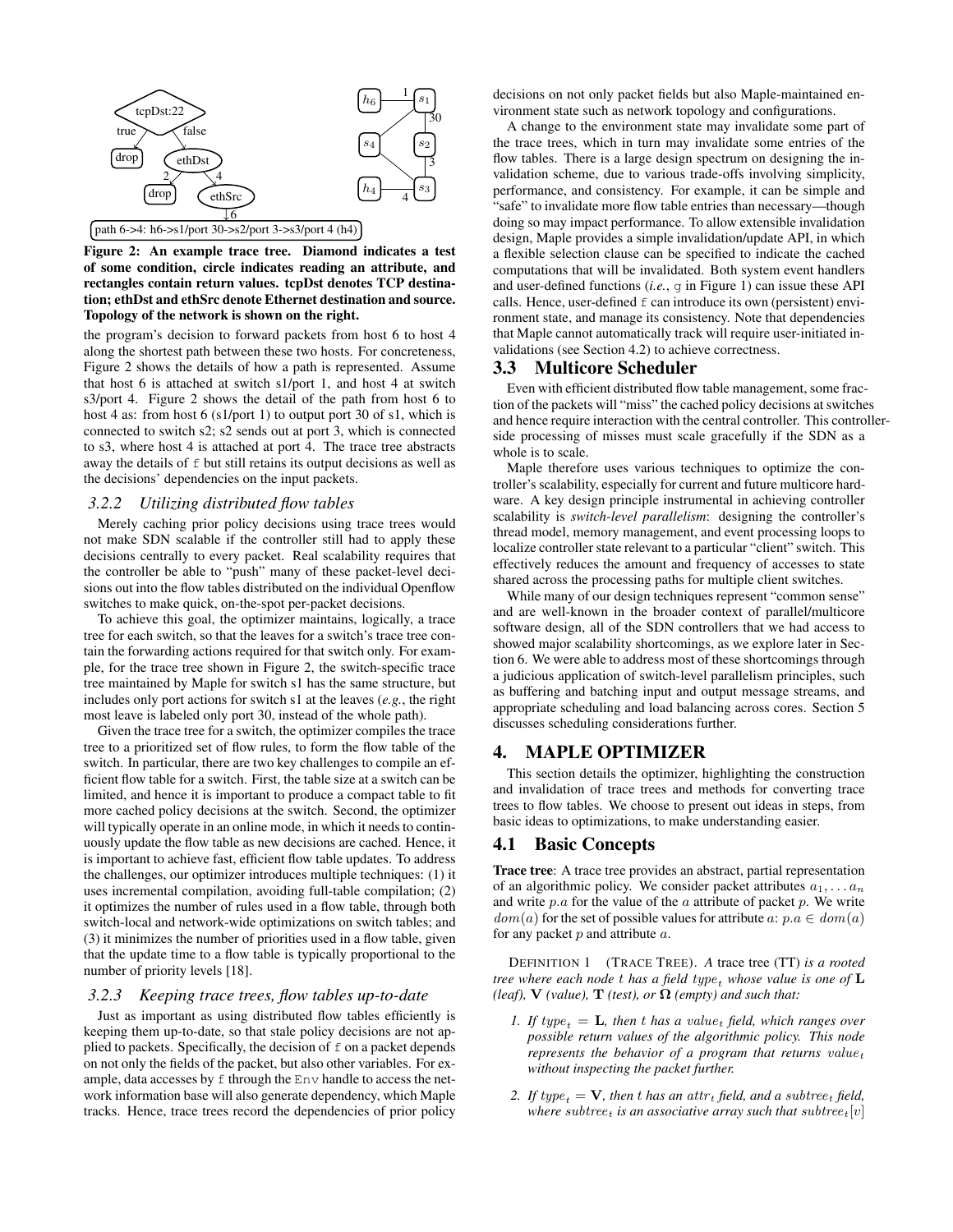#### Algorithm 1:  $SEARCHTT(t, p)$

<sup>1</sup> while *true* do 2 if  $type_t = \Omega$  then<br>3 ceturn NIL;  $\lfloor$  return NIL; 4 else if  $type_t = L$  then<br>5 eturn valuet;  $\begin{array}{c} \begin{array}{c} \end{array} \end{array} \begin{array}{c} \textbf{return } value_t; \end{array}$ 6 else if  $type_t = \mathbf{V} \wedge p.attr_t \in keys(subtree_t)$  then<br>
7  $t \leftarrow subtree_t[p.attr_t];$  $\begin{array}{ll} \rule{2mm}{2mm} \rule{2mm}{2mm} t \leftarrow subtree_t[p.attr_t]; \end{array}$ 8 else if  $type_t = \mathbf{V} \wedge p.attr_t \notin keys(subtree_t)$  then<br>9 else if  $true$  in NIL: | return NIL; 10 **else if**  $type_t = \mathbf{T} \wedge p. \text{attr}_t = value_t$  then  $\lfloor t \leftarrow t_+;$ 12 **else if**  $type_t = \mathbf{T} \wedge p. \text{attr}_t \neq value_t$  then  $\vert t \leftarrow t_{-};$ 

> *is a trace tree for value*  $v \in keys(subtree_t)$ *. This node represents the behavior of a program that if the supplied packet p* satisfies p. att $r_t = v$ , then it continues to subtree<sub>t</sub>[v].

- *3.* If type<sub>t</sub> = **T**, then t has an attr<sub>t</sub> field, a value<sub>t</sub> field, such *that* value<sub>t</sub>  $\in dom(a t t r_t)$ *, and two subtree fields*  $t_+$  *and* t−*. This node reflects the behavior of a program that tests the assertion*  $p. \text{attr}_t = value_t$  *of a supplied packet* p *and then branches to*  $t_+$  *if true, and*  $t_-$  *otherwise.*
- *4.* If type<sub>t</sub>  $= \Omega$ , then t has no fields. This node represents *arbitrary behavior (*i.e.*, an unknown result).*

Given a TT, one can look up the return value of a given packet, or discover that the TT does not include a return value for the packet. Algorithm 1 shows the SEARCHTT algorithm, which defines the semantics of a TT. Given a packet and a TT, the algorithm traverses the tree, according to the content of the given packet, terminating at an L node with a return value or an  $\Omega$  node which returns NIL.

Flow table (FT): A pleasant result is that given a trace tree, one can generate an Openflow flow table (FT) efficiently.

To demonstrate this, we first model an FT as a collection of *FT rules*, where each FT rule is a triple (priority, match, action), where *priority* is a natural number denoting its priority, with the larger the value, the higher the priority; match is a collection of zero or more (packet attribute, value) pairs, and action denotes the forwarding action, such as a list of output ports, or ToController, which denotes sending to the controller. Matching a packet in an FT is to find the highest priority rule whose  $match$  field matches the packet. If no rule is found, the result is ToController. Note that FT matches do not support negations; instead, priority ordering may be used to encode negations (see below).

**Trace tree to forwarding table:** Now, we describe BUILDFT $(t)$ , a simple algorithm shown in Algorithm 2 that compiles a TT rooted at node  $t$  into an FT by recursively traversing the TT. It is simple because its algorithm structure is quite similar to the standard inorder tree traversal algorithm. In other words, the elegance of the TT representation is that one can generate an FT from a TT using basically simple in-order tree traversal.

Specifically, BUILDFT $(t)$ , which starts at line 1, first initializes the global priority variable to 0, and then starts the recursive BUILD procedure. Note that each invocation of BUILD is provided with not only the current  $TT$  node  $t$ , but also a match parameter denoted m, whose function is to accumulate attributes read or positively tested along the path from the root to the current node t. We can see that BUILDFT(t) starts BUILD with m being any (*i.e.*, match-all-packets). Another important variable maintained by BUILD is priority. One can observe an invariant (lines 8 and 16)

#### Algorithm 2: BUILDFT $(t)$ 1 Algorithm BUILDFT $(t)$ 2 priority  $\leftarrow 0$ ;  $\overline{\textbf{3}}$  BUILD $(t, any)$ ; <sup>4</sup> return; <sup>5</sup> Procedure BUILD(*t,m*) 6 if  $type_t = L$  then<br>7 emitRule(pri  $emitRule(priority, m, value_t);$ 8 | priority  $\leftarrow$  priority + 1; 9 else if  $type_t = V$  then<br>10  $|$  for  $v \in keys(subt)$ for  $v \in keys(subtrees_t)$  do 11 | BUILD(subtrees<sub>t</sub>[v],  $m \wedge (attr_t : v)$ ); 12 else if  $type_t = T$  then<br>13 else if  $type_t = T$  then  $\texttt{BULD}(t_-, m);$ 14  $m_t = m \wedge (attr_t : value_t);$ 15 emitRule(priority,  $m_t$ , ToController); 16 priority  $\leftarrow$  priority + 1; 17 BUILD $(t_+, m_t);$

that its value is increased by one after each output of an FT rule. In other words, BUILD assigns each FT rule with a priority identical to the order in which the rule is added to the FT.

BUILD processes a node  $t$  according to its type. First, at a leaf node, BUILD emits an FT rule (at line 7) with the accumulated match  $m$  and the designated action at the leaf node. The priority of the FT rule is the current value of the global variable priority. Second, at a V node (line 9), BUILD recursively emits the FT rules for each subtree branch. Before proceeding to branch with value  $v$ , BUILD adds the condition on the branch (denoted  $attr_t : value$ ) to the current accumulated match m. We write  $m_1 \wedge m_2$  to denote the intersection of two matches.

The third case is a  $T$  node  $t$ . One might think that this is similar to a V node, except that a T node has only two branches. Unfortunately, flow tables do not support negation, and hence BUILD cannot include the negation condition in the accumulated match condition when recursing to the negative branch. To address the issue, BUILD uses the following techniques. (1) It emits an FT rule, which we call the *barrier* rule for the t node, with action being ToController and match  $m_t$  being the intersection of the assertion of the **T** node (denoted as  $attr_t : value_t$ ) and the accumulated match  $m$ . (2) It ensures that the barrier rule has a higher priority than any rules emitted from the negative branch. In other words, the barrier rule prevents rules in the negated branch from being executed when  $m_t$  holds. (3) To avoid that the barrier rule blocks rules generated from the positive branch, the barrier rule should have lower priority than those from the positive branch. Formally, denote  $r_b$  as the barrier rule at a T node,  $r_$  a rule from the negative branch, and  $r_{+}$  a rule from the positive branch. BUILD needs to enforce the following ordering constraints:

$$
r_- \to r_b \to r_+, \tag{1}
$$

where  $r_1 \rightarrow r_2$  means that  $r_1$  has lower priority than  $r_2$ .

Since BUILD increases priority after each rule, enforcing the preceding constraints is easy: in-order traversal, first negative and then positive. One can verify that the run-time complexity of BUILDFT $(t)$ is  $\mathcal{O}(n)$ , where *n* is the size of the trace tree rooted at *t*.

Example: We apply BUILDFT to the root of the trace tree shown in Figure 2, for switch s1 (*e.g.*, leaves containing only actions pertaining to s1, such as drop and port 30). Since the root of the tree is a T node, testing on TCP destination port 22, BUILD, invoked by BUILDFT, goes to line 12. Line 13 recursively calls BUILD on the negative (right) branch with match  $m$  still being any. Since the node (labeled ethDst) is a  $V$  node on the Ethernet destination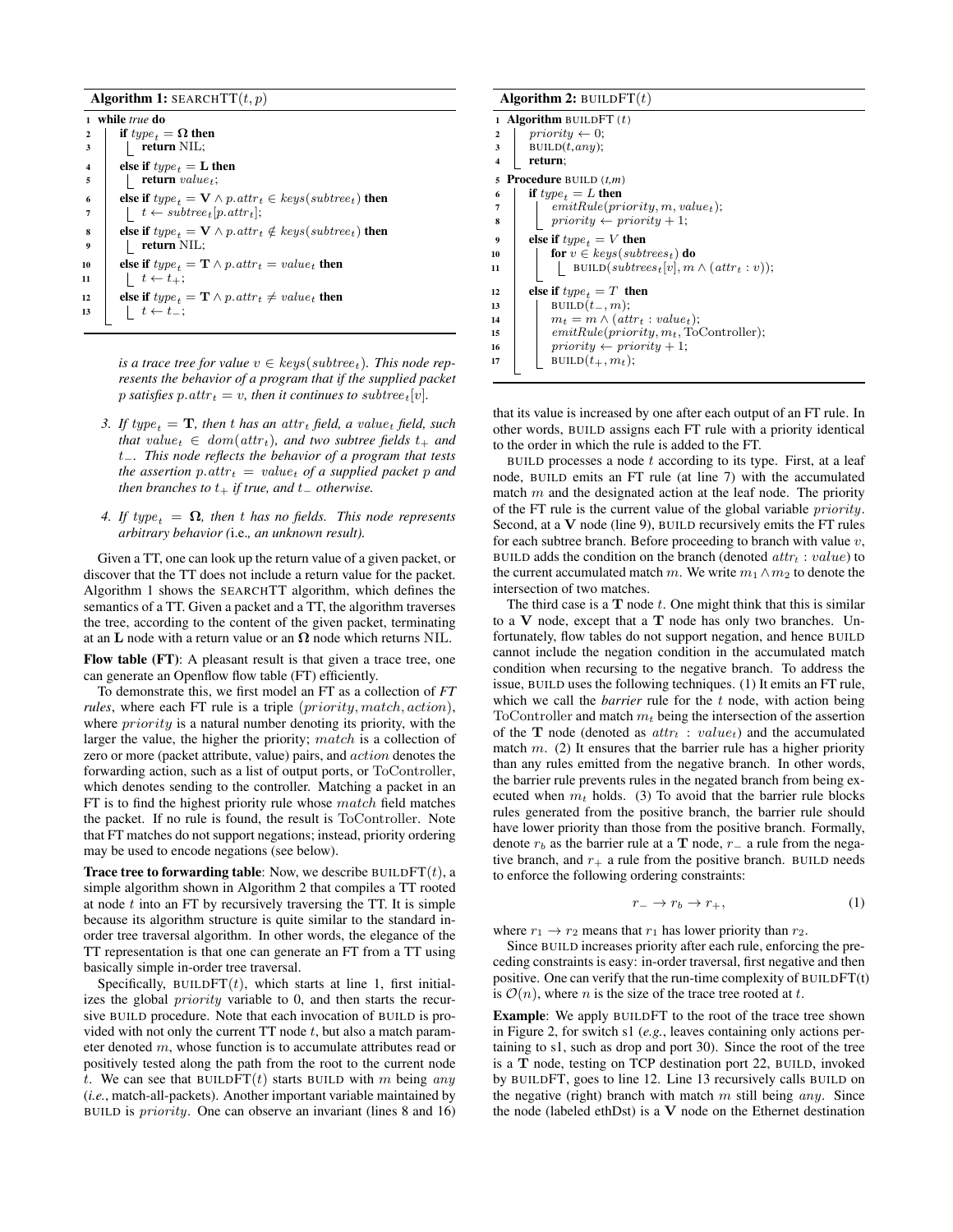attribute, BUILD proceeds to visit each subtree, adding a condition to match on the Ethernet destination labeled on the edge to the subtree. Since the subtree on edge labeled 2 is a leaf, BUILD (executing at line 7) emits an FT rule with priority 0, with a match on Ethernet destination 2. The action is to drop the packet. BUILD then increments the priority, returns to the parent, and visits the subtree labeled 4, which generates an FT rule at priority level 1 and increments the priority. After returning from the subtree labeled 4, BUILD backtracks to the  $T$  node (tcpDst:22) and outputs a barrier rule with priority 2, with match being the assertion of the node: matching on TCP destination port 22. BUILD outputs the final FT rule for the positive subtree at priority 3, dropping packets to TCP destination port 22. The final FT for switch s1 is:

```
[ (3, tcp_dst_port=22 , drop),
  (2, tcp_dst_port=22 , toController),
 (1, \text{ eth\_dst=4 } \& \text{eth\_src=6}, \text{ port } 30),
 (0, eth_dst=2 , drop)]
```
If one examines the FT carefully, one may observe some inefficiencies in it, which we will address in Section 4.3. A key at this point is that the generated FT is correct:

THEOREM 1 (FT CORRECTNESS). tree *and* BUILDFT(tree) *encode the same function on packets.*

## 4.2 Trace Tree Augmentation & Invalidation

With the preceding basic concepts, we now describe our tracing runtime system, to answer the following questions: (1) how does Maple transparently generate a trace tree from an arbitrary algorithmic policy? (2) how to invalidate outdated portions of a trace tree when network conditions change?

Maple packet access API: Maple builds trace trees with a simple requirement from algorithmic policies: they access the values of packet attributes and perform boolean assertions on packet attributes using the Maple packet access API:

| readPacketField :: Field -> Value |                                 |
|-----------------------------------|---------------------------------|
| testEqual                         | :: (Field, Value) -> Bool       |
| ipSrcInPrefix                     | :: IPPrefix -> Bool             |
| ipDstInPrefix                     | $:$ IPPrefix $\rightarrow$ Bool |

The APIs simplify programming and allow the tracing runtime to observe the sequence of data accesses and assertions made by a policy. A language specific version of Maple can introduce wrappers for these APIs. For example,  $$ is a wrapper invoking readPacketField on Ethernet source.

Trace: Each invocation of an algorithmic policy that uses the packet access API on a particular packet generates a *trace*, which consists of a sequence of *trace items*, where each trace item is either a Test item, which records an assertion being made and its outcome, or a Read item, which records the field being read and the read value. For example, if a program calls testEqual (tcpDst, 22) on a packet and the return is false, a Test item with assertion of TCP destination port being 22 and outcome being false is added to the trace. If the program next calls readPacketField(ethDst) and the value 2 is returned, a Read item with field being Ethernet destination and value being 2 will be appended to the trace. Assume that the program terminates with a returned action of drop, then drop will be set as the returned action of the trace, and the trace is ready to be added to the trace tree.

Augment trace tree with a trace: Each algorithmic policy starts with an empty trace tree, represented as  $\Omega$ . After collecting a new trace, the optimizer *augments* the trace tree with the new trace. The AUGMENTT $T(t, trace)$  algorithm, presented in Algorithm 3, adds a new trace  $trace$  to a trace tree rooted at node  $t$ . The algorithm walks the trace tree and the trace in lock step to find the location at which to extend the trace tree. It then extends the trace tree at the found location with the remaining part of the trace. The algorithm uses head(trace) to read the first item of a trace, and  $next(true)$  to remove the head and return the rest. The algorithm uses a straightforward procedure TRACETOTREE(trace), which we omit here, that turns a linear list into a trace tree.

Algorithm 3: AUGMENTTT $(t, trace)$ 

|                | 1 if $type_t = \Omega$ then                                        |
|----------------|--------------------------------------------------------------------|
| $\overline{2}$ | $t \leftarrow \text{TRACETOTREE}(trace);$                          |
| 3              | return;                                                            |
|                | 4 repeat                                                           |
| 5              | $item = head(true); trace \leftarrow next(true);$                  |
| 6              | if $type_t = T$ then                                               |
| 7              | <b>if</b> item.outcome is true <b>then</b>                         |
| 8              | if $type_{t_+} = \Omega$ then                                      |
| 9              | $t_+ \leftarrow \text{TRACETOTREE}(trace);$                        |
| 10             | return;                                                            |
| 11             | else                                                               |
| 12             | $\lfloor t \leftarrow t_+;$                                        |
|                |                                                                    |
| 13             | else                                                               |
| 14             | if $type_t = \Omega$ then                                          |
| 15             | $t_{-} \leftarrow \text{TRACETOTREE}(trace);$                      |
| 16             | return:                                                            |
| 17             | else                                                               |
| 18             | $\vert t \leftarrow t_{-}$ ;                                       |
|                |                                                                    |
| 19             | else if $type_t = V$ then                                          |
| 20             | <b>if</b> item.value $\in$ keys(subtree <sub>t</sub> ) <b>then</b> |
| 21             | $t \leftarrow subtree_t[item.value];$                              |
|                |                                                                    |
| 22             | else                                                               |
| 23             | $subtree_t[item.value] \leftarrow \text{RACETOTREE}(trace);$       |
| 24             | return;                                                            |
|                |                                                                    |

<sup>25</sup> until;

Example: Figure 3 illustrates the process of augmenting an initially empty tree. The second tree results from augmenting the first tree with trace  $Test(tcpDst, 22; False)$ ,  $Read(ethDst; 2);$  action=drop. In this step, AUGMENTTT calls TRACETOTREE at the root. Note that TRACETOTREE always places an  $\Omega$  node in an unexplored branch of a T node, such as the  $t_{+}$  branch of the root of the second tree. The third tree is derived from augmenting the second tree with the trace  $Test(tcpDst, 22; False)$ ,  $Read(ethDst; 4)$ ,  $Read(ethSrc, 6)$ ; action=port 30. In this case, the extension is at a  $V$  node. Finally, the fourth tree is derived by augmenting the third tree with trace  $Test(tcpDst, 22; True)$ ; action=drop. This step fills in the positive branch of the root.

Correctness: The trace tree constructed by the preceding algorithm returns the same result as the original algorithmic policy, when there is a match. Formally, we have:

THEOREM 2 (TT CORRECTNESS). *Let* t *be the result of augmenting the empty tree with the traces formed by applying the algorithmic policy*  $f$  *to packets*  $pkt_1 \ldots pkt_n$ *. Then t safely represents* f *in the sense that if*  $SEARCHTT(t, pkt)$  *is successful, then it has the same answer as* f(pkt)*.*

Optimization: trace compression: A trace may have redundancy. Specifically, although the number of distinct observations that a program f can make of the packet is finite, a program may repeatedly observe or test the same attribute (field) of the packet, for example during a loop. This can result in a large trace, increasing the cost of tracing. Furthermore, redundant trace nodes may increase the size of the trace tree and the number of rules generated.

Maple applies COMPRESSTRACE, Algorithm 4, to eliminate both read and test redundancy in a trace before applying the preceding augmentation algorithm. In particular, the algorithm tracks the subset of packets that may follow the current trace. When it encounters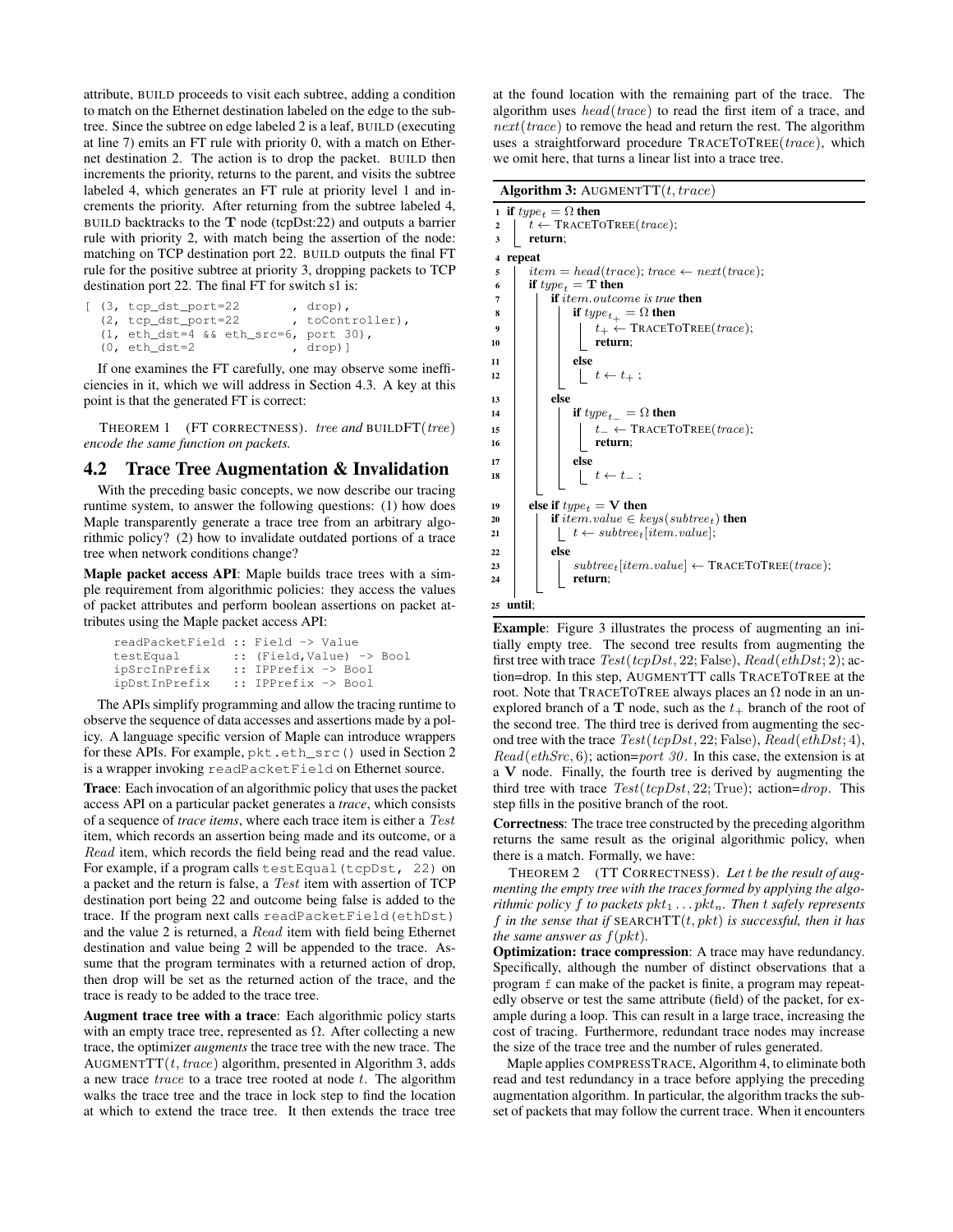

Figure 3: Augmenting a trace tree for switch s1. Trace tree starts as empty  $(\Omega)$  as (a).

|  | <b>Algorithm 4: COMPRESSTRACE()</b> |
|--|-------------------------------------|
|--|-------------------------------------|

<sup>1</sup> for *next access entry on attribute* a do

- <sup>2</sup> if *range(entry) included in knownRange* then
- $3 \mid$  ignore
- <sup>4</sup> else

5 | update knownRange

a subsequent data access, it determines whether the outcome of this data access is completely determined by the current subset. If so, then the data access is ignored, since the program is equivalent to a similar program that simply omits this redundant check. Otherwise, the data access is recorded and the current subset is updated.

Maple trace tree invalidation API: In addition to the preceding packet access API, Maple also provides an API to invalidate part of a trace tree, where SelectionClause specifies the criteria:

invalidateIf :: SelectionClause -> Bool

For example, the invalidateHost call in the motivating example shown in Section 2 is a shorthand of invoking invalidateIf with SelectionClause as source or destination MAC addresses equal to a host's address. This simple call removes all outdated forwarding actions involving the host after it changes location.

As another example, if SelectionClause specifies a switch and port pair, then all paths using the switch/port pair (*i.e.*, link) will be invalidated. This topology invalidation is typically invoked by a Maple event listener that receives Openflow control events. Maple also contains an API to update the trace tree to implement fast-routing. This is out of scope of this paper.

#### 4.3 Rule & Priority Optimization

Motivation: With the basic algorithms covered, we now present optimizations. We start by revisiting the example that illustrates BUILDFT at the end of Section 4.1. Let FT<sub>B</sub> denote the example FT generated. Consider the following FT, which we refer as  $FT_0$ :

```
(1, tcp_dst_port=22 , drop),
(0, eth_dst==4 && eth_src==6, port 30),
(0, eth_dst==2 , drop)]
```
One can verify that the two FTs produce the same result. In other words, the example shows that BUILDFT has two problems: (1) it may generate more flow table rules than necessary, since the barrier rule in  $FT_B$  is unnecessary; and (2) it may use more priority levels than necessary, since  $FT_B$  has 4 priorities, while  $FT_0$  has only 2.

Reducing the number of rules generated for an FT is desirable, because rules are often implemented in TCAMs where rule space is limited. Reducing the number of priority levels is also beneficial, because TCAM update algorithms often have time complexity linear in the number of priority levels needed in a flow table [18].

Barrier elimination: We start with eliminating unnecessary barrier rules. BUILDFT outputs a barrier rule for each  $T$  node  $t$ . However, if the rules emitted from the positive branch  $t_{+}$  of t is *complete* (*i.e.*, every packet matching  $t_{+}$ 's match condition is handled by  $t_{+}$ 's rules), then there is no need to generate a barrier rule for  $t$ , as the rules for  $t_+$  already match all packets that the barrier rule

would match. One can verify that checking this condition eliminates the extra barrier rule in FT<sub>B</sub>.

Define a general predicate  $isComplete(t)$  for an arbitrary tree node t: for an **L** node,  $isComplete(t) = true$ , since a BUILDFT derived compiler will generate a rule for the leaf to handle exactly the packets with the match condition; for a V node,  $isComplete(t)$  = true if both  $|subtrees_t| = |dom(attr_t)|$  and  $isComplete(subtree_v)$ for each  $v \in keys(subtrees_t)$ ; otherwise  $isComplete(t) = false$ for the V node. For a T node t, isComplete(t) = isComplete(t\_). We define  $needsBarrier(t)$  at a **T** node t to be true if  $t_{+}$  is not complete and  $t_$  is not  $\Omega$ , false otherwise.

Priority minimization: Minimizing the number of priorities is more involved. But as we will show, there is a simple, efficient algorithm achieving the goal, without the need to increase priority after outputting every single rule, as BUILDFT does.

Consider the following insight: since rules generated from different branches of a V node are disjoint, there is no need to use priority levels to distinguish them. Hence, the priority increment from 0 to 1 by BUILDFT for the example at the end of Section 4.1 is unnecessary. The preceding insight is a special case of the general insight: one can assign arbitrary ordering to two rules if their match conditions are disjoint.

Combining the preceding general insight with the ordering constraints shown in Equation  $\overline{(1)}$  in Section 4.1, we define the minimal priority assignment problem as choosing a priority assignment P to rules with the minimal number of distinct priority values:

> minimize P  $|P|$

subject to 
$$
(r_i \to r_j) \land (r_i, r_j \text{ overlap}) : P(r_i) < P(r_j)
$$

 $(2)$ 

One may solve Problem (2) using topological ordering. Specifically, construct a directed acyclic graph (DAG)  $G_r = (V_r, E_r)$ , where  $V_r$  is the set of rules, and  $E_r$  the set of ordering constraints among the rules: there is an edge from  $r_i$  to  $r_j$  iff  $r_i \rightarrow r_j$  and  $r_i, r_j$  overlap. Initialize variable *priority* to 0. Assign rule priorities as follows: select all nodes without any incoming edges, assign them priority, delete all such nodes, increase priority by 1, and then repeat until the graph is empty.

An issue of the preceding algorithm is that it needs to first generate all rules, compute their ordering constraints, and then assign priorities. However, Maple's trace tree has special structures that allow us to make simple changes to BUILDFT to still use in-order trace tree traversal to assign minimal priority levels. The algorithm that we will design is simple, more efficient, and also better suited for incremental updates.

Define a weighted graph  $G_o(V_o, E_o, W_o)$  for a trace tree to capture all ordering constraints. Specifically,  $V<sub>o</sub>$  is the set of all trace tree nodes. All edges of the trace tree, except those from a T node t to  $t_$ , belong to  $E_0$  as well. To motivate additional edges in  $E<sub>o</sub>$ , consider all ordering constraints among the rules. Note that the edges of a trace tree do not include constraints of the form  $r_-\rightarrow r_b$ , as defined in Equation (1). To introduce such constraints in Go, extend E<sup>o</sup> to include *up-edges* from rule-generating nodes  $(i.e.,$  T nodes with barriers or **L** nodes). Identifying the up-edges from a rule-generating node  $n$  is straightforward. Consider the path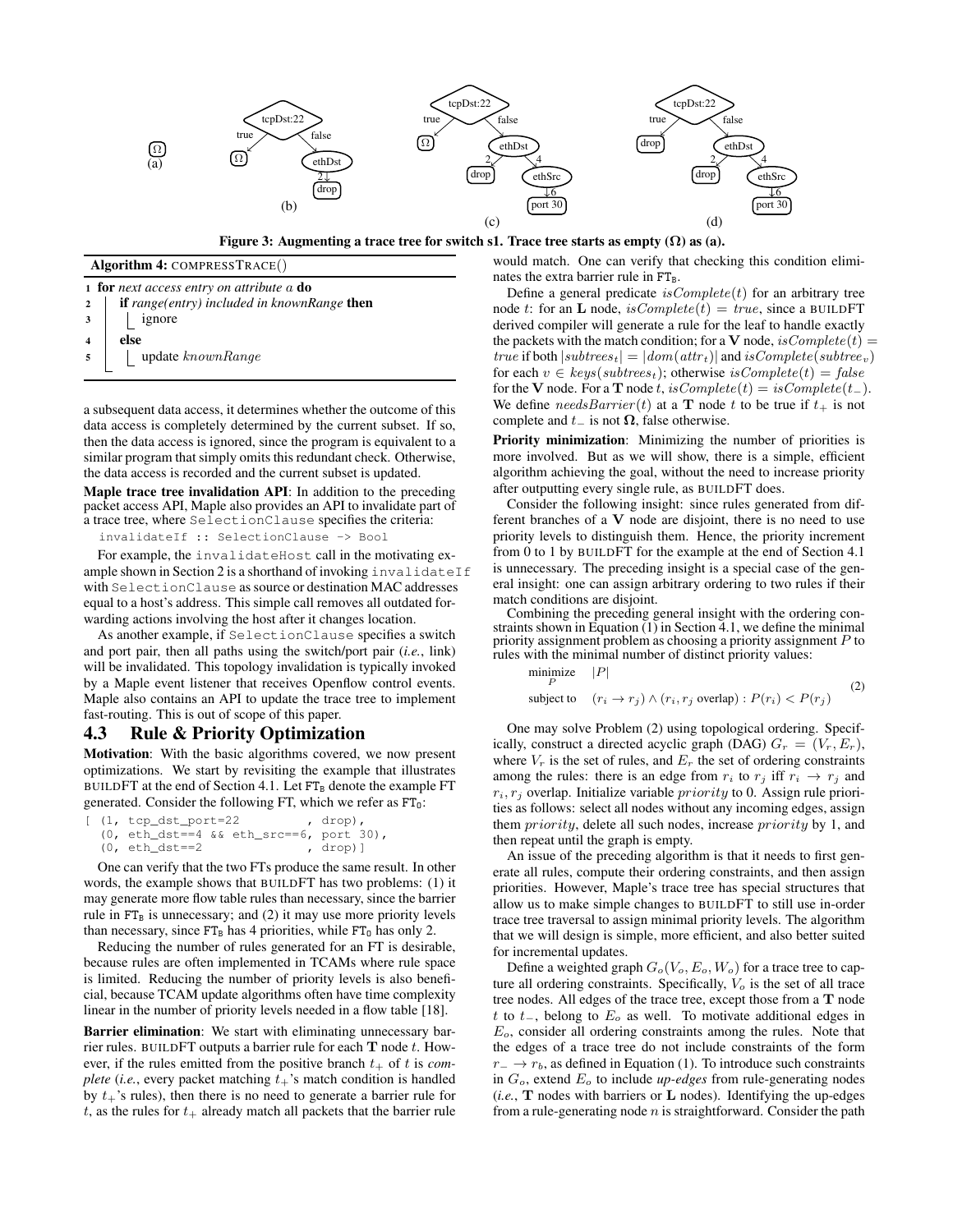from the tree root to node *n*. Consider each  $T$  node  $t$  along path. If  $n$  is on the negative branch of  $t$  and the intersection of the accumulated match conditions of  $t_+$  and n is nonempty, then there should be an up-edge from *n* to *t*. One can verify that  $G<sub>o</sub>$  is a DAG.

To remove the effects of edges that do not convey ordering constraints, we assign all edges weight 0 except the following:

- 1. For an edge from a **T** node t to  $t_{+}$ , this edge has  $w(e) = 1$ if t needs a barrier and  $w(e) = 0$  otherwise;
- 2. For each up-edge, the weight is 1.

**Example:** Figure 4 shows  $G<sub>o</sub>$  for Figure 3(d). Dashed lines are up-edges of  $E<sub>o</sub>$ . Edges that are in both the TT and  $E<sub>o</sub>$  are shown as thick solid lines, while edges that are only in TT are shown as thin solid lines.  $E_0$  edges with weight 1 are labeled  $w = 1$ . The drop leaf in the middle has an up-edge to the root, for example, because its accumulated match condition is  $ethDst : 2$ , which overlaps the root's positive subtree match condition of  $tcpDst$  : 22. The  $E<sub>o</sub>$ edge to the positive subtree of the root has weight 0, because the root node is complete and hence no barrier is needed for it.



Figure 4: Order graph  $G<sub>o</sub>$  for trace tree of Figure 3(d).

**Algorithm:** The algorithm based on  $G<sub>o</sub>$  to eliminate barriers and minimize priorities is shown in OPTBUILDFT. The algorithm traverses the TT in-order, the same as BUILDFT. Each TT node  $t$  has a variable  $priority(t)$ , which is initialized to 0, and is incremented as the algorithm runs, in order to be at least equal to the priority of a processed node  $x$  plus the link weight from  $x$  to  $t$ . Since all nonzero weight edges flow from right to left (*i.e.*, negative to positive) in  $G<sub>o</sub>$ , in-order traversal guarantees that when it is time to output a rule at a node, all nodes before it in the ordering graph have already been processed, and hence the node's priority is final.

Example 1: Consider executing OPTBUILDFT on the example of Figure 4. The algorithm begins by processing the negative branch of the root. At the  $ethDst$  V node, OPTBUILDFT updates the priority of its two children with priority 0, since its priority is 0 and the edge weights to its children are 0. The algorithm then processes the *drop* leaf for  $ethDst : 2$ , emits a rule at priority 0, and updates the root priority to 1, since its priority is 0 and its up-edge weight is 1. The algorithm then processes the  $ethDst$ : 4 branch where it processes the leaf in a similar way. After backtracking to the root, OPTBUILDFT skips the barrier rule, since its positive subtree is complete, and updates the priority of its positive child to be 1 (its priority), since the edge weight to the positive child is 0. Finally, it proceeds to the positive child and outputs a drop rule at priority 1.

Example 2: Consider the following policy that tests membership of the IP destination of a packet in a set of IP prefixes:

```
f(p): if p.ipDstInPrefix(103.23.0.0/16):
          if p.ipDstInPrefix(103.23.3.0/24):
            return a
          else:
            return b
       if p.ipDstInPrefix(101.1.0.0/16):
         return c
       if p.ipDstInPrefix(101.0.0.0/13):
         return d
       return e
```
#### Algorithm 5: OPTBUILD $FT(t)$

| 1                       | <b>Algorithm</b> OPTBUILDFT $(t)$                                                                                                                                         |
|-------------------------|---------------------------------------------------------------------------------------------------------------------------------------------------------------------------|
| $\boldsymbol{2}$        | OPTBUILD $(t, any)$ ;                                                                                                                                                     |
| 3                       | return;                                                                                                                                                                   |
| $\overline{\mathbf{4}}$ | <b>Procedure</b> update $(t)$                                                                                                                                             |
| 5                       | for $(t, x) \in E_0$ do                                                                                                                                                   |
|                         |                                                                                                                                                                           |
| 6                       |                                                                                                                                                                           |
|                         | $\begin{array}{ l} \hline \operatorname{priority}(x) = \\ \max(\operatorname{priority}(x), \operatorname{weight}(t, x) + \operatorname{priority}(t)); \hline \end{array}$ |
| 7                       | <b>Procedure</b> OPTBUILD $(t,m)$                                                                                                                                         |
| 8                       | if $type_t = L$ then                                                                                                                                                      |
|                         |                                                                                                                                                                           |
| 9                       | $emitRule(priority(t), m, value_t);$<br>update $(t)$ ;                                                                                                                    |
| 10                      |                                                                                                                                                                           |
| 11                      | else if $type_t = V$ then                                                                                                                                                 |
| 12                      | update $(t)$ ;                                                                                                                                                            |
| 13                      | for $v \in keys(subtrees_t)$ do                                                                                                                                           |
| 14                      | OPTBUILD(subtrees <sub>t</sub> [v], $m \wedge (attr_t : v)$ );                                                                                                            |
|                         |                                                                                                                                                                           |
| 15                      | else if $type_{t} = T$ then                                                                                                                                               |
| 16                      | BUILD $(t_-, m)$ ;                                                                                                                                                        |
| 17                      | $m_t = m \wedge (attr_t : value_t);$                                                                                                                                      |
| 18                      | <b>if</b> needs Barrier(t) <b>then</b>                                                                                                                                    |
| 19                      | $emitRule(priority(t), m_t, ToController);$                                                                                                                               |
|                         |                                                                                                                                                                           |
| 20                      | update $(t)$ ;                                                                                                                                                            |
| 21                      | OPTBUILD $(t_+, m_t)$ ;                                                                                                                                                   |
|                         |                                                                                                                                                                           |



Figure 5: Trace tree from an IP prefix matching example.

An example trace tree of this program is shown in Figure 5, which also shows the  $G<sub>o</sub>$  edges for this TT. By avoiding barrier rules and by using the dependency graph to limit priority increments, OPTBUILDFT generates the following, optimal prioritization:

|                      | 2. ipDst:103.23.3.0/24 --> a |                                 |  |
|----------------------|------------------------------|---------------------------------|--|
|                      | 2. ipDst:101.1.0.0/16 --> c  |                                 |  |
|                      | 1, ipDst:101.23.0.0/16       | $\leftarrow$ -> b               |  |
|                      | 1, ipDst:101.0.0.0/13        | $\rightarrow$ - $\rightarrow$ d |  |
| $0 \rightarrow \ast$ |                              | $\rightarrow$ e                 |  |

## 4.4 Efficient Insertion and Invalidation

We now adapt the algorithms of the preceding sections to become incremental algorithms, which typically update rules by examining only a small portion of a trace tree, rather than compiling the entire trace tree "from scratch". Maple allows efficient updates because of information maintained in  $G<sub>o</sub>$ , which we call node annotations of the tree.

First consider augmenting a trace tree with a new trace. We modify AUGMENTTT to accumulate the identities of  $T$  nodes when the trace follows the negative branch. After attaching the new trace, we build rules starting with the priority stored at the attachment point. Since building rules for the new trace may increase the priorities of some of the T nodes accumulated above, we modify augmentation to backtrack towards the root and rebuild any positive sub-branches of those T nodes along this path whose priorities have increased. Note that the method avoids recompiling branches at V nodes other than the branch being augmented. It also avoids recompiling negative branches of positive T ancestors of the augmentation point.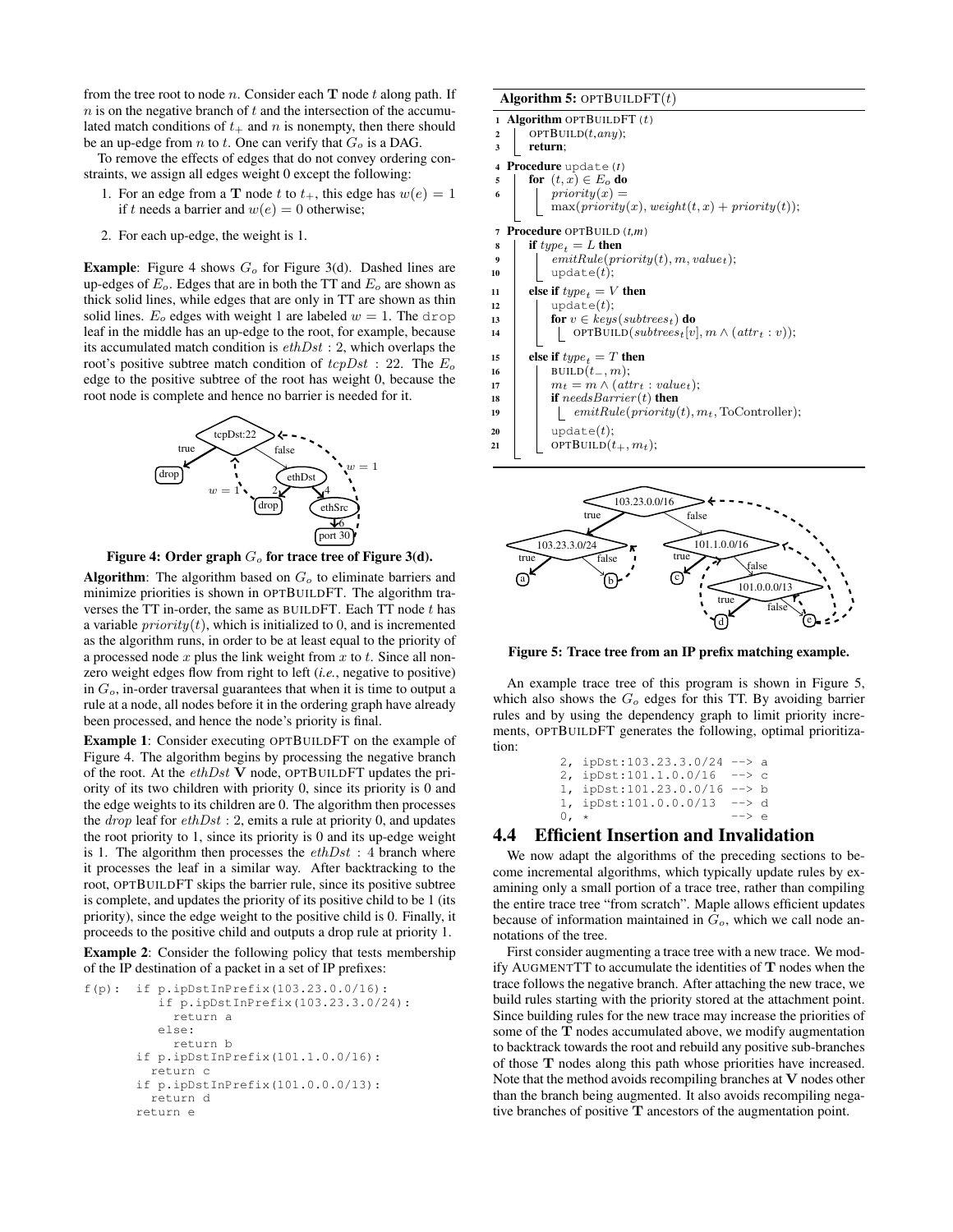#### Algorithm 6: ROUTEAGGREGATION $(h)$

1 Safe elimination of rules in  $ft$  that have action ToController;

- <sup>2</sup> for *each destination* d *mentioned in* ft do
- $3 \mid act = action of lowest priority rule in ft overlapping$ destination  $d$  ;
- $\begin{array}{c|c} 4 & p = \text{priority of highest priority rule that overlaps packets} \end{array}$ to  $d$  and agrees with  $act$  and such that all lower priority rules overlapping with packets to  $d$  agree with  $act$ ;
- 5 Delete rules at priority  $\leq p$  matching on destination d from  $ft$ ;
- 6  $\cdot$  emitRule(p, matchForDest(d), act);

Invalidation is also simple, because the node annotations provide sufficient information to reconstruct the flow rules generated through a series of updates, even if a full compilation would assign priorities differently. Hence the invalidation of a part of a tree simply involves obtaining the previously-generated rules for that part, leaving all other parts of the tree intact.

## 4.5 Optimization for Distributed Flow Tables

Maple further optimizes flow table usage through network-wide optimizations, by considering network properties. Below we specify two such optimizations that Maple conducts automatically.

Elimination of ToController at network core: To motivate the idea, consider converting the global trace tree in Figure 2 to switch trace trees. Consider the trace tree for a switch s4, which is not on the path from host 6 to 4. If a packet from 6 to 4 does arrive at switch s4, a general, safe action should be ToController, to handle the exception (*e.g.*, due to host mobility). Now Maple uses network topology to know that switch s4 is a core switch (*i.e.*, it does not have any connection to end hosts). Then Maple is assured that the exception will never happen, and hence there is no need to generate the ToController rule for switch s4. This is an example of the general case that core switches do not see "decision misses", which are seen only by edge switches. Hence, Maple does not install ToController rules on core switches and still achieves correctness. Maple can conduct further analysis on network topologies and the trace trees of neighboring switches to remove unnecessary rules from a switch.

Route aggregation: The preceding step prepares Maple to conduct more effectively a second optimization which we call route aggregation. Specifically, a common case is that routing is only destination based (*e.g.*, Ethernet, IP or IP prefix). Hence, when the paths from two sources to the same destination merge, the remaining steps are the same. Maple identifies safe cases where multiple rules to the same destination can be replaced by a single, broader rule that matches on destination only. Algorithm 6 shows the details of the algorithm. The elimination of rules with ToController as action improves the effectiveness of the optimization, because otherwise, the optimization will often fail to find agreement among overlapping rules.

THEOREM 3. ROUTEAGGREGATION *does not alter the forwarding behavior of the network, provided rules at ingress ports include all generated rules with action* ToController*.*

## 5. MAPLE MULTICORE SCHEDULER

Even with the preceding optimizations, the Maple controller must be powerful and scalable enough to service the "cache misses" from a potentially large number of switches. Scalability and parallelism within the controller are thus critical to achieving scalability of the SDN as a whole. This section outlines key details of our implementation, in particular, on the scheduler, to achieve graceful scalability. A technical report offers more details [22].

Programming language and runtime: While Maple's architecture is independent of any particular language or runtime infrastructure, its exact implementation will be language-dependent. Our current system allows a programmer to define an algorithmic policy  $f$  in either Haskell or Java. In this paper, we focus on implementing f in Haskell, using the Glasgow Haskell Compiler (GHC). We explore the scheduling of  $f$  on processor cores, efficiently managing message buffers, parsing and serializing control messages to reduce memory traffic, synchronization between cores, and synchronization in the language runtime system.

Affinity-based, switch-level scheduling of  $f$  on cores: Consider application of f at the controller on a sequence of packets. One can classify these packets according to the switches that originated the requests. Maple's scheduler uses affinity-based, switch-level parallel scheduling. Processing by  $f$  of packets from the same switch is handled by a single, lightweight user-level thread from a set of userlevel threads atop of a smaller set of CPU cores [11, 12]. The scheduler maintains affinity between lightweight threads and hardware cores, shifting threads between cores only in response to persistent load imbalances. This affinity reduces the latency introduced by transferring messages between cores, and enables threads serving "busy" switches to retain cached state relevant to that switch.

This design provides abundant fine-grained parallelism, based on two assumptions. First, a typical network includes many more switches than the controller has cores. Second, each individual switch generates request traffic at a rate that can easily be processed by a single processor core. We expect these assumptions to hold in realistic SDN networks [14].

Achieving I/O scalability: Bottlenecks can arise due to synchronization in the handling of I/O operations. To achieve I/O scalability, Maple further leverages its thread-per-switch design by ensuring that each OS-level thread invokes I/O system calls (read, write, and epoll in this case) on sockets for switches currently assigned to that particular core. Since the scheduler assigns each switch to one core at a time, this affinity avoids I/O-related contention on those sockets both at application level and within the OS kernel code servicing system calls on those sockets.

Further, Maple internally processes messages in batches to handle the issue that an OpenFlow switch typically sends on a TCP stream many short, variable-length messages preceded by a length field, potentially requiring two expensive read system calls per message. By reading batches of messages at once, and sending batches of corresponding replies, Maple reduces system call costs.

Large batched read operations often leave the head of a switch's message stream in between message boundaries. This implies that using multiple user-level threads to process a switch's message stream would cause frequent thread stalls while one thread waits for the parsing state of a previous parsing thread to become available. Large non-atomic write operations cause similar problems on the output path. However, since Maple dedicates a thread to each switch, its switch-level parallelism avoids unnecessary synchronization and facilitates efficient request batching.

#### 6. EVALUATIONS

In this section, we demonstrate that (1) Maple generates high quality rules, (2) Maple can achieve high throughputs on augmentation and invalidation, and (3) Maple can effectively scale controller computation over large multicore processors.

## 6.1 Quality of Maple Generated Flow Rules

We first evaluate if Maple generates compact switch flow rules.

Algorithmic policies: We use two types of policies. First, we use a simple data center routing policy named mt-route. Specifically, the network is divided into subnets, with each subnet assigned a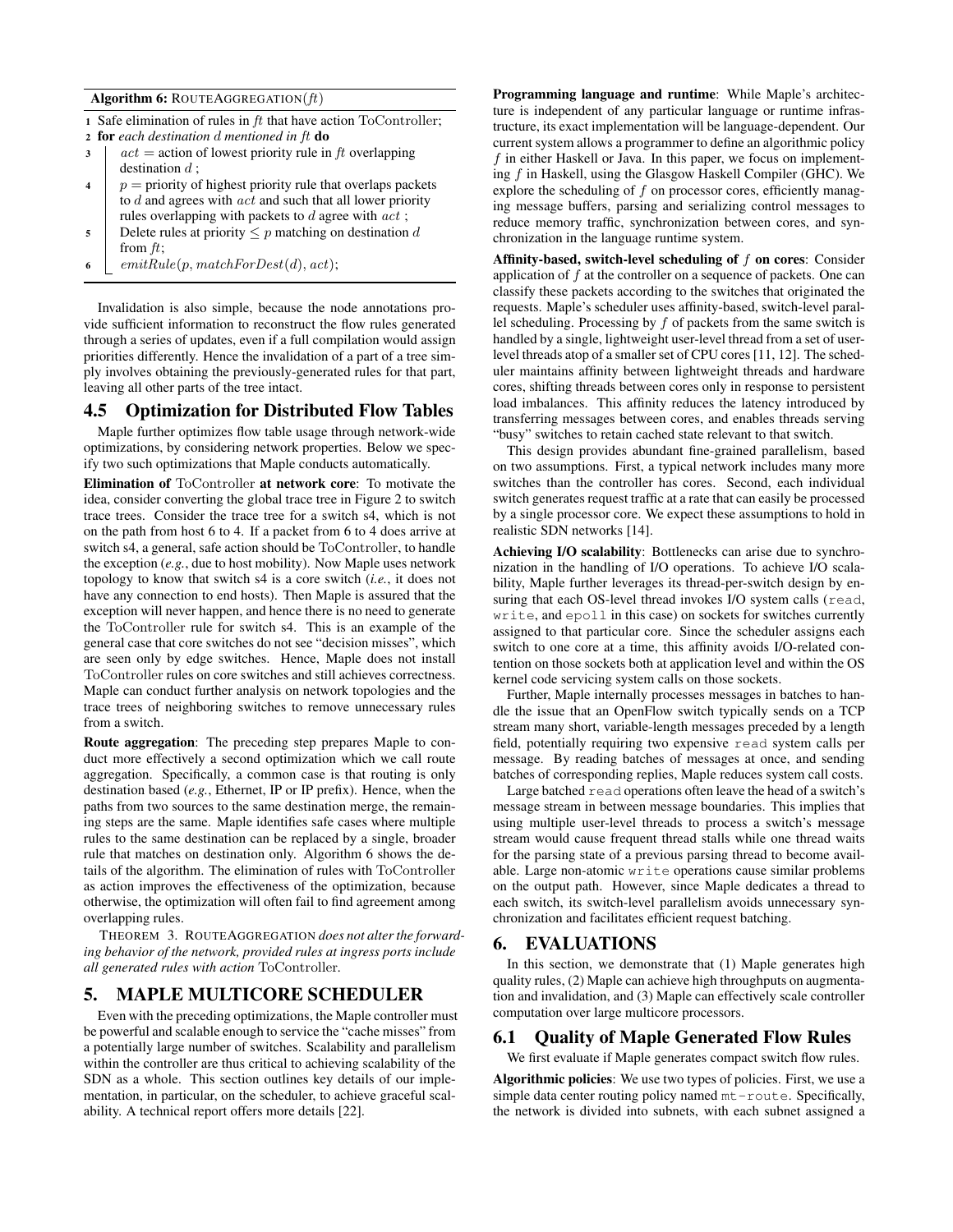/24 IPv4 prefix. The subnets are partitioned among multiple tenants, and each tenant is assigned its own weights to network links to build a virtual topology when computing shortest paths. Upon receiving a packet, the mt-route policy reads the /24 prefixes of both the source and the destination IPv4 addresses of the packet, looks up the tenants of the source and the destination using the IP prefixes, and then computes intra-tenant routing (same tenant) or inter-tenant routing (*e.g.*, deny or through middleboxes).

Second, we derive policies from filter sets generated by Classbench [20]. Specifically, we use parameter files provided with Classbench to generate filter sets implementing Access Control Lists (ACL), Firewalls (FW), and IP Chains (IPC). For each parameter file, we generate two filter sets with roughly 1000 and 2000 rules, respectively. The first column of Table 1 names the generated filter sets, and the second indicates the number of filters in each Classbench-generated filter set (except for the mt-route policy, which does not use a filter set). For example, aclla and acllb are two filter sets generated from a parameter file implementing ACL, with 973 and 1883 filters respectively. We program an f that acts as a *filter set interpreter*, which does the following for a given input filter set: upon receiving a packet, the policy tests the packet against each filter, in sequence, until it finds the first matching filter, and then returns an action based on the matched rule. Since TCP port ranges are not directly supported by Openflow, our interpreter checks most TCP port ranges by reading the port value and then performing the test using program logic. However, if the range consists of all ports the interpreter omits the check, and if it consists of a single port the interpreter performs an equality assertion. Furthermore, the interpreter takes advantage of a Maple extension which allows a user-defined  $f$  to perform a single assertion on multiple conditions. The interpreter makes one or more assertions per filter, and therefore makes heavy use of T nodes, unlike  $mt$ -route.

Packet-in: For each Classbench filter set, we use the trace file (*i.e.*, a sequence of packets) generated by Classbench to exercise it. Since not all filters of a filter set are triggered by its given Classbench trace, we use the third column of Table 1 to show the number of distinct filters triggered for each filter set. For the mt-route policy, we generate traffic according to [2], which provides a characterization of network traffic in data centers.

In our evaluations, each packet generates a packet-in message at a variant of Cbench [5] — an Openflow switch emulator used to benchmark Openflow controllers — which we modified to generate packets from trace files. For experiments requiring accurate measurements of switch behaviors such as flow table misses, we further modified Cbench to maintain a flow table and process packets according to the flow table. This additional code was taken from the Openflow reference switch implementation.

Results: Table 1 shows the results. We make the following observations. First, Maple generates compact switch flow tables. For example, the policy acl1a has 973 filters, and Maple generates a total of only 1006 Openflow rules (see column 4) to handle packets generated by Classbench to test acl1a. The number of flow rules generated by Maple is typically higher than the number of filters in a filter set, due to the need to turn port ranges into exact matches and to add barriers to handle packets from ports that have not been exactly matched yet. Define Maple compactness for each filter set as the ratio of the number of rules generated by Maple over the number of rules in the filter set. One can see (column 5) that the largest compactness ratio is for acl3b, which is still only 1.31. One can also evaluate the compactness by using the triggered filters in a filter set. The largest is still for acl3b, but at 2.09.

Second, we observe that Maple is effective at implementing complex filter sets with a small number of flow table priorities (column

| #Filts | $\overline{\text{HTrg}}$ | #Rules | Cmpkt | #Pr | Mods/Rule |
|--------|--------------------------|--------|-------|-----|-----------|
|        |                          | 73563  |       |     | 1.00      |
| 973    | 604                      | 1006   | 1.03  | 9   | 2.25      |
| 949    | 595                      | 926    | 0.98  | 85  | 10.47     |
| 989    | 622                      | 1119   | 1.13  | 33  | 2.87      |
| 856    | 539                      | 821    | 0.96  | 79  | 17.65     |
| 812    | 516                      | 731    | 0.90  | 56  | 10.66     |
| 977    | 597                      | 1052   | 1.08  | 81  | 4.20      |
| 689    | 442                      | 466    | 0.68  | 26  | 6.73      |
| 1883   | 1187                     | 1874   | 1.00  | 18  | 5.35      |
| 1834   | 1154                     | 1816   | 0.99  | 119 | 5.02      |
| 1966   | 1234                     | 2575   | 1.31  | 119 | 6.13      |
| 1700   | 1099                     | 1775   | 1.04  | 113 | 18.32     |
| 1747   | 1126                     | 1762   | 1.01  | 60  | 7.69      |
| 1935   | 1227                     | 2097   | 1.08  | 112 | 9.49      |
| 1663   | 1044                     | 1169   | 0.70  | 31  | 10.02     |
|        |                          |        |       |     |           |

Table 1: Numbers of flow rules, priorities and modifications generated by Maple for evaluated policies.

6). For example, it uses only 9 priorities for  $ac11a$ , which has 973 filters. The mt-route policy uses only one priority level.

Third, operating in an online mode, Maple does need to issue more flow table modification commands (column 7) than the final number of rules. For example, for  $ac11a$ , on average, 2.25 switch modification commands are issued for each final flow rule.

#### 6.2 Effects of Optimizing Flow Rules

Maple generates wildcard flow rules when possible to reduce flow table "cache" misses. To demonstrate the benefits, we use the mt-route policy and compare the performance of Maple with that of a simple controller that uses only exact matches.

Flow table miss rates: We measure the switch flow table miss rate, defined as the fraction of packets that are diverted from a switch to the controller, at a single switch. We generate network traffic for a number of sessions between 10 hosts and 20 servers, each in distinct tenants, with an average of 4 TCP sessions per pair of hosts. Figure 6(a) shows the flow table miss rates of Maple compared with those of the exact-match controller, as a function of the number of TCP packets per flow, denoted  $F$ . We vary  $F$  from 4 to 80 packets per flow, as the size of most data center flows fall in this range [2].

As expected, the exact match controller incurs a miss rate of approximately  $1/F$ , for example incurring 25.5% and 12.8% miss rates for  $F = 4$  and  $F = 8$ , respectively. In contrast, Maple incurs a miss rate 3 to 4 times lower, for example 6.7% and 4.1% at  $F = 4$ and  $F = 8$ . Maple achieves this improvement by generating rules for this policy that match only on source and destination addresses, which therefore decreases the expected miss rate by a factor of 4, the average number of flows per host pair.

Real HP switch load: We further measure the effects using 3 real HP 5406 Openflow switches (s1, s2, and s3). We build a simple topology in which s1 connects to s2 and s2 connects to s3. A client running httperf [17] at subnet 1 connected at s1 makes HTTP requests to an HTTP server at subnet 3 connected at s3.

We use three controllers. The first two are the same as above: exact match and mt-route, which modified to match only on IP and transport fields to accommodate the switches' restrictions on which flows can be placed in hardware tables. We interpret an exact match as being exact on IP and transport fields. We introduce the third controller, which is the native L2 mode (*i.e.*, no Openflow) at any of the switches.

Figure 6(b) shows the mean end-to-end HTTP connection time, which is measured by httperf as the time between a TCP connection is initiated to the time that the connection is closed, and hence includes the time to set up flow tables at all 3 switches. The x-axis of the figure is the request rate and number of requests from the client to the HTTP server. For example, 100 means that the client issues one HTTP connection per 10 ms (=1/100 sec) for a total of 100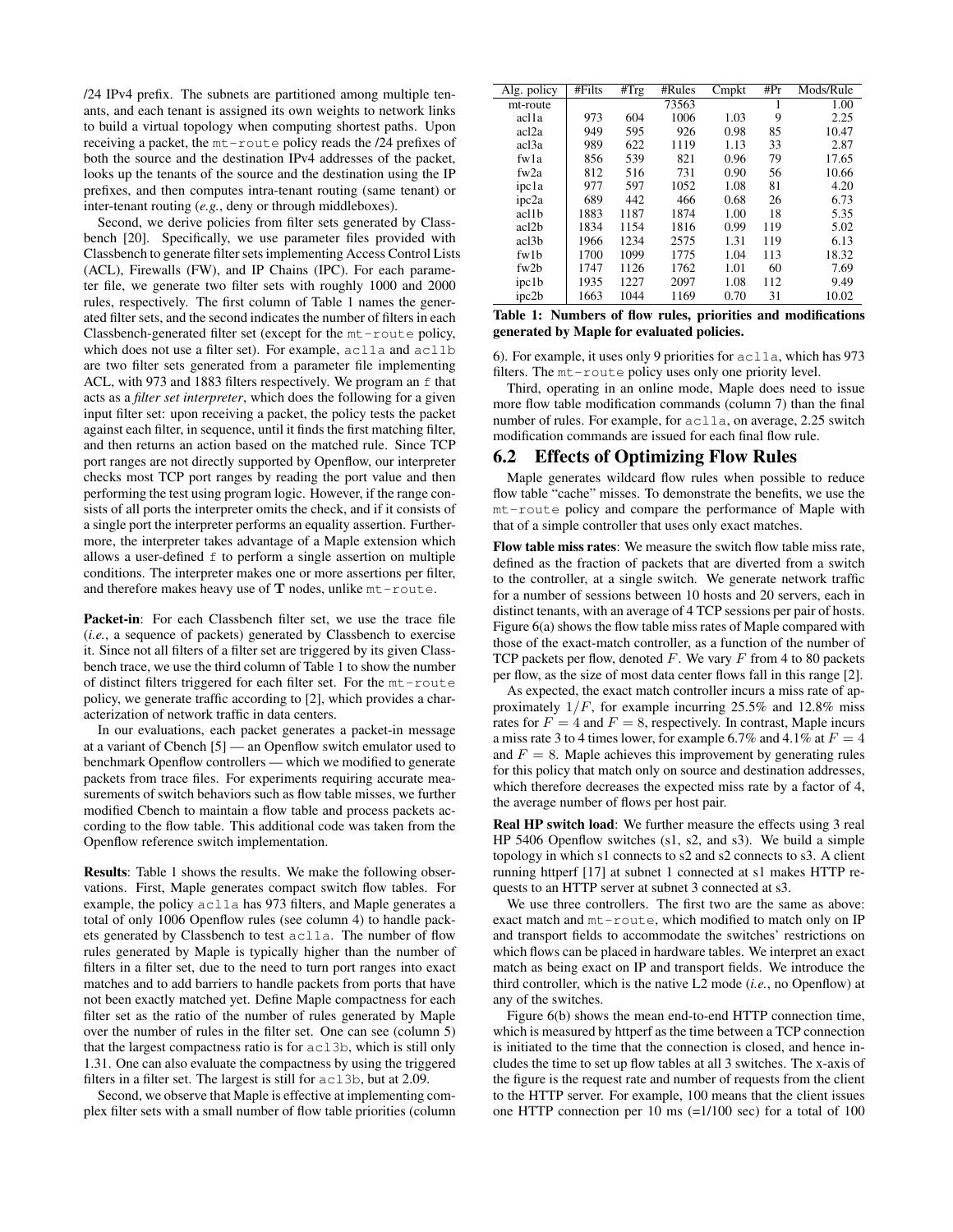

connections. Note that the y-axis is shown as log scale. We make the following observations. First, the HTTP connection setup time of the exact-match controller and that of Maple are the same when the connection rate is 1. Then, as the connection rate increases, since Maple incurs table misses only on the first connection, its HTTP connection time reduces to around 1 ms to slightly above 2 ms when the connection rate is between 10 to 120. In contrast, the exact-match controller incurs table misses on every connection and hence its HTTP connection time increases up to 282 ms at connection rate 120. This result reflects limitations in the switches, since the load on the controller CPU remains below 2% throughout the test, and we ensured that the switches' Openflow rate limiters are configured to avoid affecting the switches' performance. Second, we observe that when the connection rate increases from 80 to 100, the switch CPUs becomes busy, and the HTTP connection time starts to increase from around 1 ms to 2 ms. Third, Maple has a longer HTTP connection time compared with native L2 switch, which suggests potential benefits of proactive installation.

#### 6.3 Flow Table Management Throughput

After evaluating the quality of Maple generated flow table rules, we now evaluate the throughput of Maple; that is, how fast can Maple maintain its trace tree and compile flow tables?

Types of operations: We subject Maple to 3 types of operations: (1) *augments*, where Maple evaluates a policy, augments the trace tree, generates flow table updates, and installs the updates at switches; (2) *lookups*, where Maple handles a packet by looking up the cached answer in the trace tree; and (3) *invalidations*, where Maple invalidates part of the trace tree and deletes rules generated for those subtrees. In particular, we evaluate *host invalidations*, which are caused by host mobility and remove all leaf nodes related to a moved host, and *port invalidations*, which support topology updates and remove any leaf node whose action uses a given port.

Workload: We use the same policies and packet traces as in Section 6.1, but we process each packet trace multiple times. In particular, during the first pass, as nearly every packet will cause an augment operation, we measure the throughput of Maple to record and

| Filter set        | Augments/s | Lookups/s | H Invals/s | P Invals/s |
|-------------------|------------|-----------|------------|------------|
| mt-route          | 58719.65   | 555937    | 156284     | 13215      |
| acl1a             | 1180.74    | 58631     | 2491       | 3378       |
| acl <sub>2a</sub> | 508.40     | 15931     | 1151       | 1745       |
| acl3a             | 605.34     | 19348     | 1569       | 2332       |
| fw1a              | 202.17     | 73433     | 3828       | 5487       |
| fw2a              | 205.52     | 85013     | 4629       | 7250       |
| ipc1a             | 362.98     | 18053     | 1194       | 1770       |
| ipc2a             | 621.23     | 50544     | 3089       | 5066       |
| acl1b             | 666.67     | 40133     | 1358       | 2200       |
| acl2h             | 245.92     | 9809      | 601        | 924        |
| acl3b             | 223.75     | 9749      | 626        | 965        |
| fwlb              | 68.52      | 32917     | 1468       | 2073       |
| $f$ w $2h$        | 51.40      | 25994     | 1292       | 1933       |
| ipc1b             | 142.11     | 10143     | 518        | 846        |
| ipc2b             | 185.07     | 17622     | 928        | 1934       |

Table 2: Maple augments/invalids rates. H Invals and P Invals denote host and port invalidations respectively.

install new rules. During subsequent passes, we measure lookup throughput, as the trace tree has cached results for every packet in the trace. Finally, we perform invalidations for either all hosts used in the trace or for all ports used in the trace

Server: We run Maple on a Dell PowerEdge R210 II server, with 16GB DDR3 memory and Intel Xeon E31270 CPUs (with hyperthreading) running at 3.40GHz. Each CPU has 256KB L2 cache and 8MB shared L3 cache. We run CBench on a separate server and both servers are connected by a 10Gbps Ethernet network.

Results: Table 2 shows throughput for each operation type and policy, using a single 3.40 GHz core, with a single thread. For the mt-route policy, which uses only V nodes, Maple can perform all operations at high-speed, including both augments and invalidates. The augmentation throughput of Classbench-based policies varies. The fw2b policy takes the longest time (20 ms) for Maple to handle a miss. For most policies, invalidation can be handled faster than augmentation, reflecting the fact that invalidations do not require adjusting priority levels, and thus can be done faster.

#### 6.4 Run-time Scheduler

We next evaluate the performance of our multicore scheduler. In particular, if the programmer-provided function  $f$  has no locality, then all requests will be forwarded to the controller for centralized processing. We use learning switch with exact match to evaluate our scheduler, since this controller is available in other frameworks. We measure both throughput (*i.e.*, the number of requests that our controller can process each second) and latency. *The optimizer component of Maple is not executed in evaluations in this section* to compare with Beacon and NOX-MT [21], two well-known Openflow control frameworks that aim to provide high performance.

Server: We run our Openflow controllers on an 80 core SuperMicro server, with 8 Intel Xeon E7-8850 2.00GHz processors, each having 10 cores with a 24MB smart cache and 32MB L3 cache. We use four 10 Gbps Intel NICs. Our server software includes Linux kernel version 3.7.1 and Intel ixgbe driver (version 3.9.17).

Workload: We simulate switches with a version of Cbench modified to run on several servers, in order to generate sufficient workload. We use 8 Cbench workload servers connected over 10Gbps links to a single L2 switch, which connects to four 10Gbps interfaces of our control server. We limit the packet-in messages generated by CBench, so that the number of requests outstanding from a single CBench instance does not exceed a configurable limit. This allows us to control the response time while evaluating throughput.

Results: Figure 7(a) shows the throughput as a function of the number of cores used for all three systems. We observe that Maple serves over 20 million requests per second using 40 cores and scales substantially better than Beacon or NOX-MT. In particular Beacon